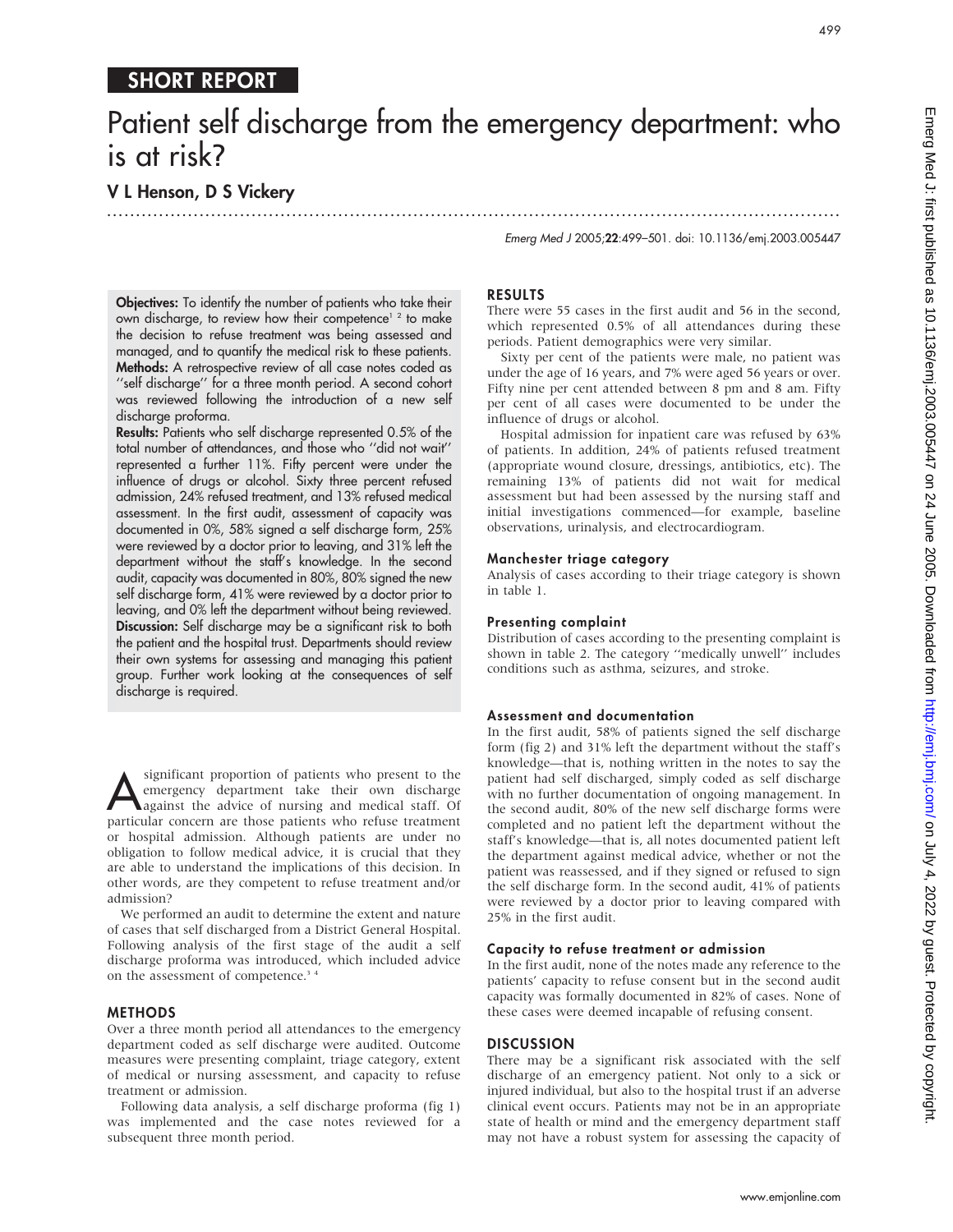### **Self Discharge and Refusal of Treatment**

| Assessment of the Patient's Ability to Refuse their Consent<br>(all 3 criteria must be fulfilled for them to be deemed capable)             |                  |
|---------------------------------------------------------------------------------------------------------------------------------------------|------------------|
| Does the patient understand the medical treatment?<br>1.<br>Its purpose, justification, benefits, risks and alternatives                    |                  |
| Does the patient understand the consequences of not receiving the<br>2.<br>treatment                                                        |                  |
| Is the patient able to retain the information for long enough to make<br>3.<br>an effective decision and make a free choice without duress? |                  |
| <b>Assessment of the Patient's Medical Risk</b>                                                                                             |                  |
| Record below any abnormal examination or investigation findings                                                                             |                  |
| Outcome                                                                                                                                     |                  |
| • Advised of important features to be aware of and when to seek medical attention                                                           |                  |
| • Advised they can return at any time for reassessment                                                                                      |                  |
| • Self management advice/advice sheet given                                                                                                 |                  |
| .                                                                                                                                           |                  |
| • Follow up arrangements and other agencies informed (police, social services, GP, relatives)                                               |                  |
| I the undersigned am taking my discharge from the Emergency Department of Gloucestershire Royal<br>Hospital against medical advice.         |                  |
| <b>Patient's</b>                                                                                                                            | Doctor's/Nurse's |
|                                                                                                                                             |                  |
|                                                                                                                                             |                  |
|                                                                                                                                             |                  |

NB If concerned regarding an individual's capacity or risk, discuss with senior staff and refer to guidelines book.

Figure 1 Example of the new self discharge proforma

the patient to refuse treatment and admission. Often these cases occur late in the evening or overnight when more junior and less experienced doctors may be involved.<sup>5 6</sup>

| triage category        | Table 1 Analysis of cases according to their |
|------------------------|----------------------------------------------|
| <b>Triage category</b> | Percentage of cases                          |
|                        | 3%                                           |
| $\overline{2}$         | 30%                                          |
| 3                      | 50%                                          |
|                        | 16%                                          |
| 5                      | 1%                                           |

In this audit, 67% of patients presented with a medical illness, chest pain, or following an overdose/deliberate self harm. One pertinent clinical case was of a 40 year old male with

| Table 2 Distribution of cases according to the<br>presenting complaint |                     |
|------------------------------------------------------------------------|---------------------|
| <b>Presenting complaint</b>                                            | Percentage of cases |
| Medically unwell                                                       | 2.5%                |
| Overdose/deliberate self harm                                          | 22%                 |
| Chest pain                                                             | 21%                 |
| Minor trauma                                                           | 13%                 |
| Assault                                                                | 11%                 |
| Surgical problem                                                       | 8%                  |